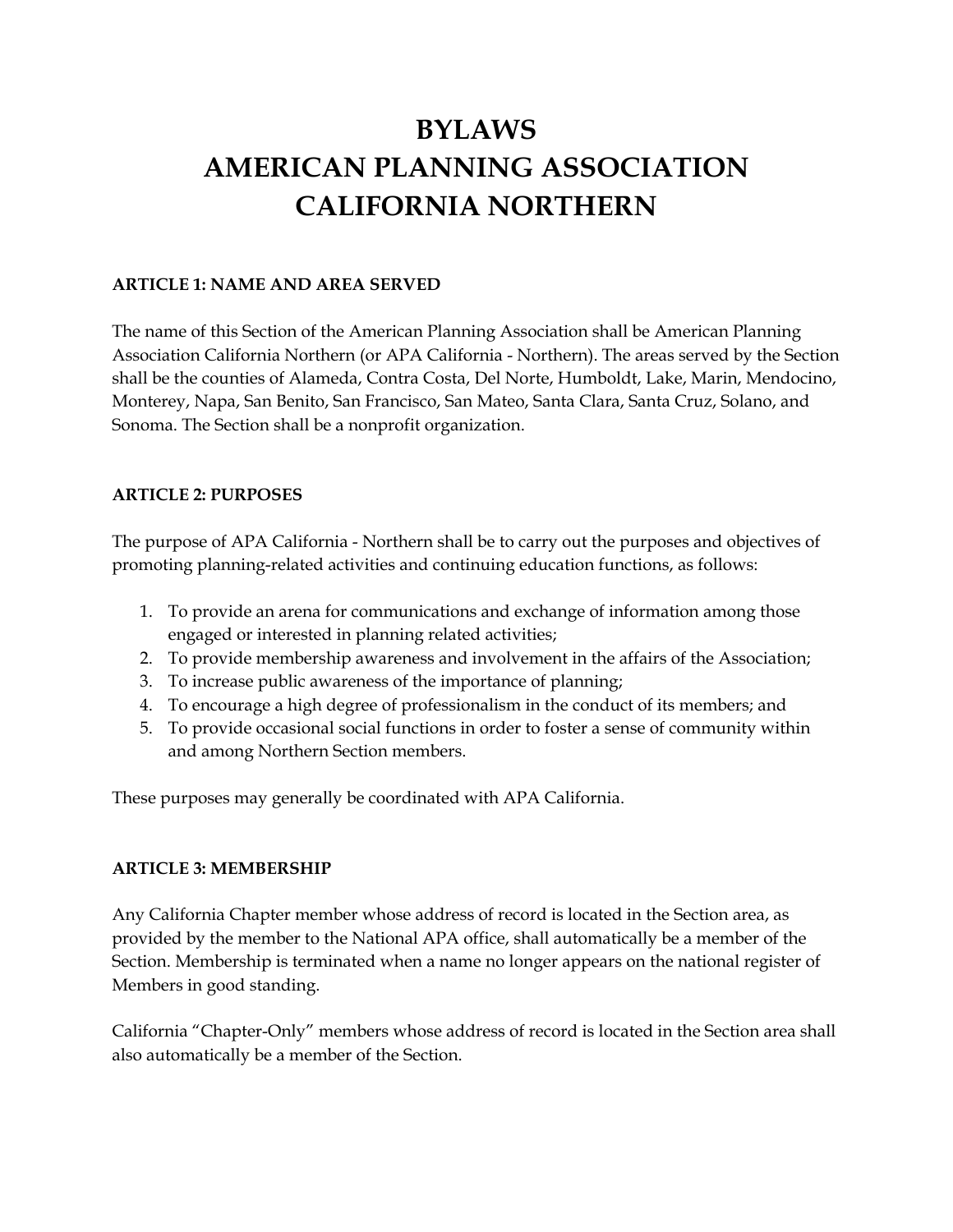#### **ARTICLE 4: OFFICERS, SECTION AND EXECUTIVE BOARD**

#### **4.1 Board Composition**

#### 4.1.1 Elected Officers

The Elected Officers of the Section shall be the Section Director, Director Elect, Administrative Director, and Treasurer.

#### 4.1.2 Appointed Officers

A description of the duties and functions of Appointed Officers is found in Article 4. 7 of these Bylaws. Appointed officers shall be voting members of the Section Board.

Appointed officers may select an alternate to represent them at the Section Board meetings. Alternatives acting for an Appointed Officer will be a full voting member of the Section Board.

The Section Director may appoint additional officers to fulfill specific Section duties. Appointment of officers requires the approval of at least two of the following: Director Elect, Administrative Director, and Treasurer.

The Appointed Officer may be removed for any valid reason by the Section Director with the approval of at least two of the following: Director Elect, Administrative Director, and Treasurer.

## 4.1.3 Section Board

The Section Board consisting of Elected Officers and Appointed Officers shall be responsible for the operation and administration of the Northern Section.

## 4.1.4 Executive Board

The Section Board may appoint an Executive Board, consisting of Elected Officers enumerated. in Article 4.1.1, plus designated Appointed Officers to conduct the day-today operation and administrative functions of the Section Board between meetings of the Section Board. Policies and procedures are to be determined by the Section Board.

Executive Board duties shall include coordinating subgroups to provide for more efficient board meetings, and working towards achieving Section goals. The Executive Board may meet as often as needed, and may be reconfigured as needed.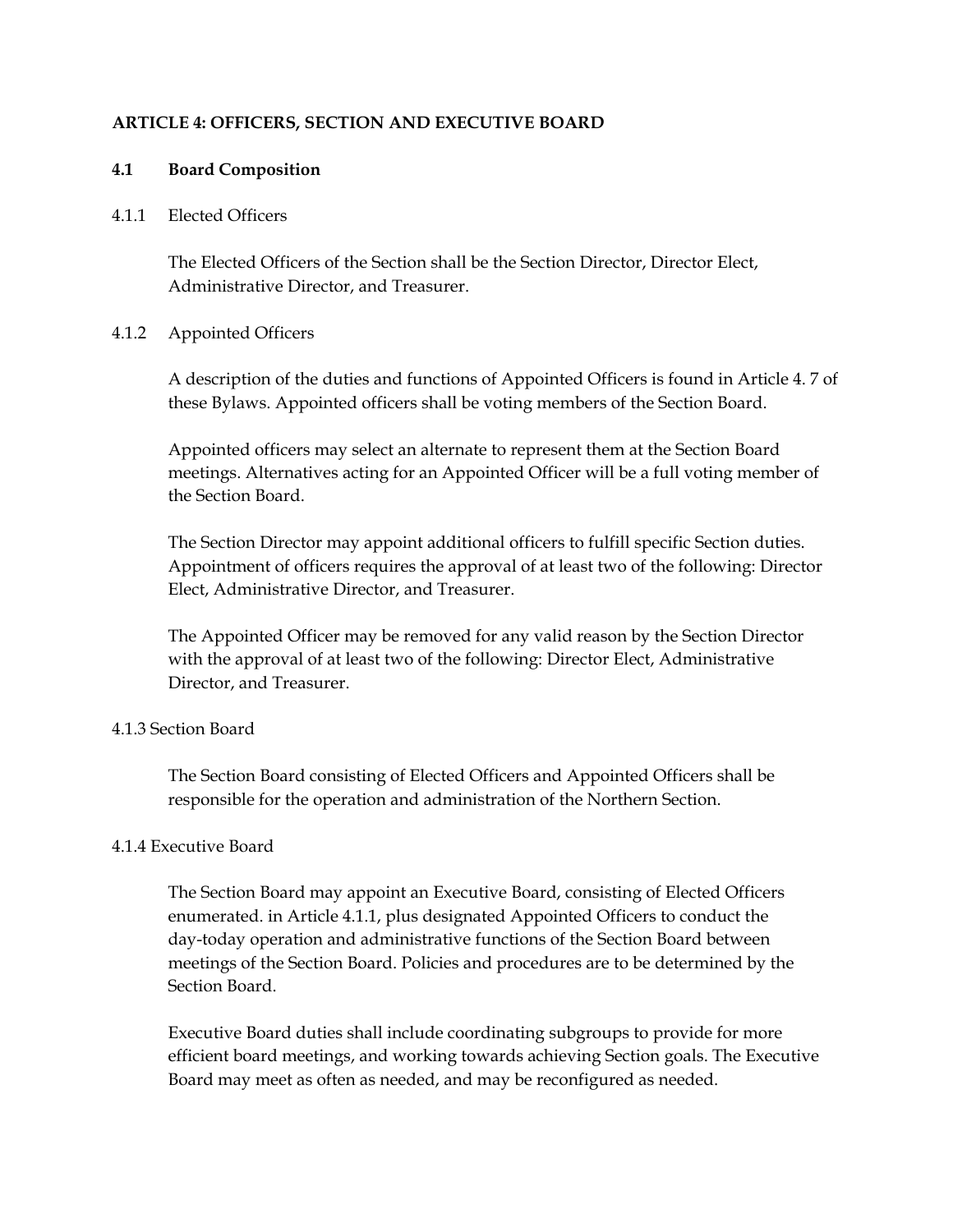#### **4.2 Election Procedures**

#### 4.2.1 Term of Office

The term of the Section Director shall be two (2) years, commencing on January 1 of odd-numbered years.

The term of the Director Elect shall be two (2) years, commencing on January 1 of odd numbered years. The Director Elect shall move into the position of the Section Director after serving two years as. Director Elect.

The term of the Administrative Director shall be two (2) years, commencing on January 1 of odd-numbered years.

The term of the Treasurer shall be two (2) years commencing on January l of even numbered years.

The term of office for Appointed Officers shall be for a minimum of one (1) year.

## 4.2.2 Nomination of Elected Officers

A Nomination Committee of not less than three (3) Section members in good standing of APA or the Chapter shall be appointed by the Director Elect prior to September 1 of each year. The Nomination Committee shall actively solicit nominations, and shall review all nominations petitions submitted by candidates running for office to verify authenticity of signatures and compliance with minimum qualifications.

Any Section member (including incumbent Board members) seeking an Elected Officer position shall submit to the Nomination Committee their name and the specific position being sought. At the decision of the Nomination Committee, each candidate may be required to submit a nominating petition containing the signatures of not less than five ( 5) section members eligible to vote and the specific position being sought. Said petition, if required, shall be submitted to the Nomination Committee on or prior to September 30 of each year. Additionally, candidates running for Director Elect shall have served on the Section Board for at least one (1) year in the past. Candidates who do not submit complete nomination petitions,. if required, or who do not meet the minimum qualifications shail be disqualified by the Nomination Committee.

The Nomination Committee shall submit all candidates meeting the qualifications for inclusion on the election ballot. For those positions without candidates (if any), the Nomination Committee shall select and submit candidate's names.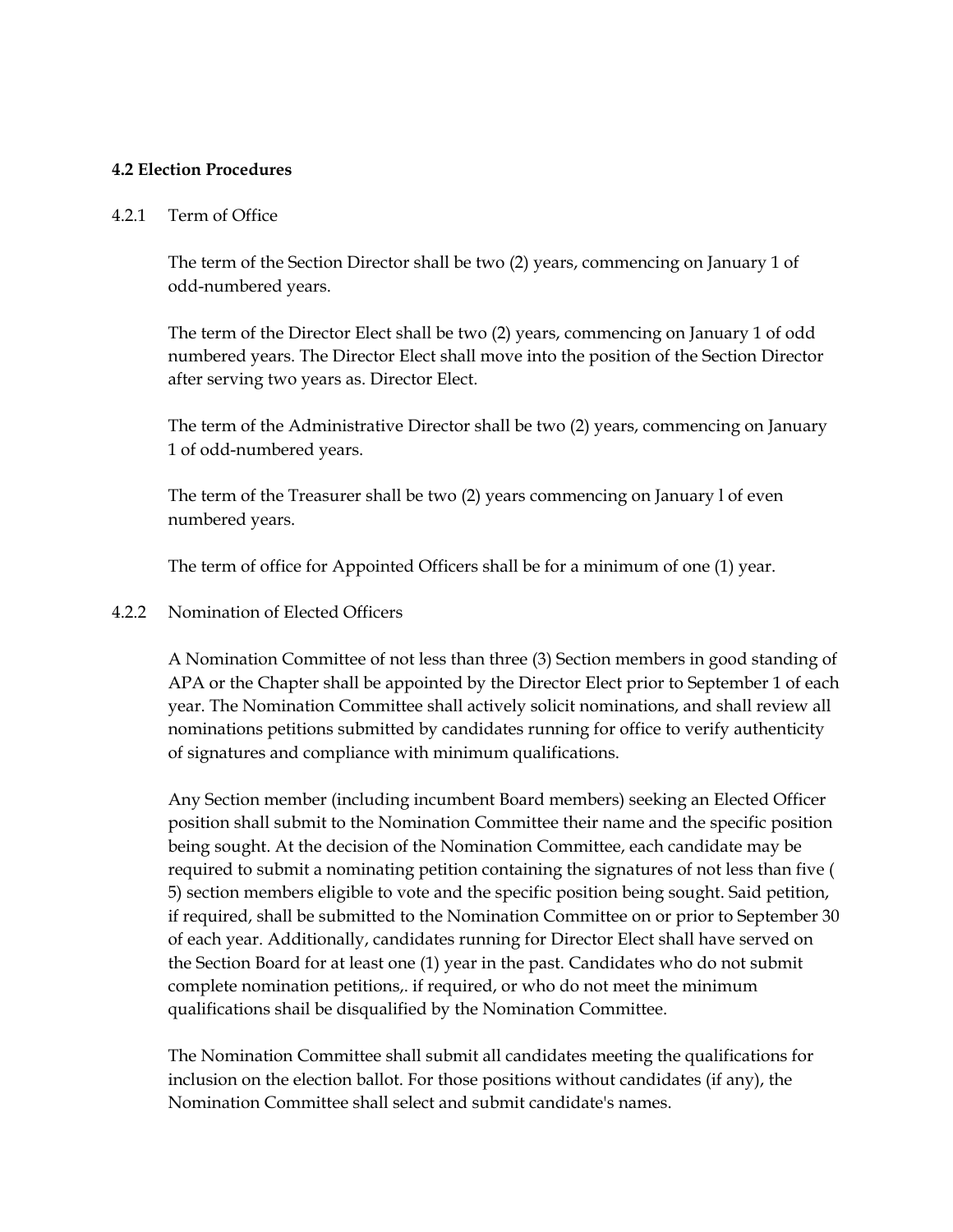A complete nomination petition shall include the candidate's name, address of membership, work or daytime telephone number, position being sought, and the signatures of five (5) section members. Candidates may also submit for publication on or prior to October 15 a candidate's statement not exceeding 500 words.

#### 4.2.3 Election Schedule

Elections shall be conducted by Section balloting prior to December 1 each year.

Summary of election schedule:

|            | September 1 Nomination Committee should be formed prior to this<br>Date.                               |
|------------|--------------------------------------------------------------------------------------------------------|
| September  | The Newsletter publishes a call for nominations and outlines the<br>procedure for petition submittals. |
|            | September 30 Deadline for the submission of nomination petitions and<br>candidate's statements.        |
| November   | Ballots are sent to membership.                                                                        |
| December 1 | Final date for Section members to return ballots to the Nomination<br>Committee.                       |
| January    | Transition Board meeting: New elected officers assume office.                                          |

## **4.3 Board Vacancies**

#### 4.3.1 Vacancies

The Section Director, with the concurrence of at least 51 percent of the Board at a Board meeting, shall temporarily fill vacancies of the Section Elected Officers occurring during the year. Officers so appointed shall serve the unexpired tenils of their predecessor in office. In the event that a vacancy occurs in the position of Section Director, the Section Board shall appoint the Director Elect to fill the position. If a vacancy also exists in the Director Elect position, then an election shall be called.

In the event no one is elected to a particular position on the Section Board during the annual election, the Section Director with the concurrence of at least 51 percent of the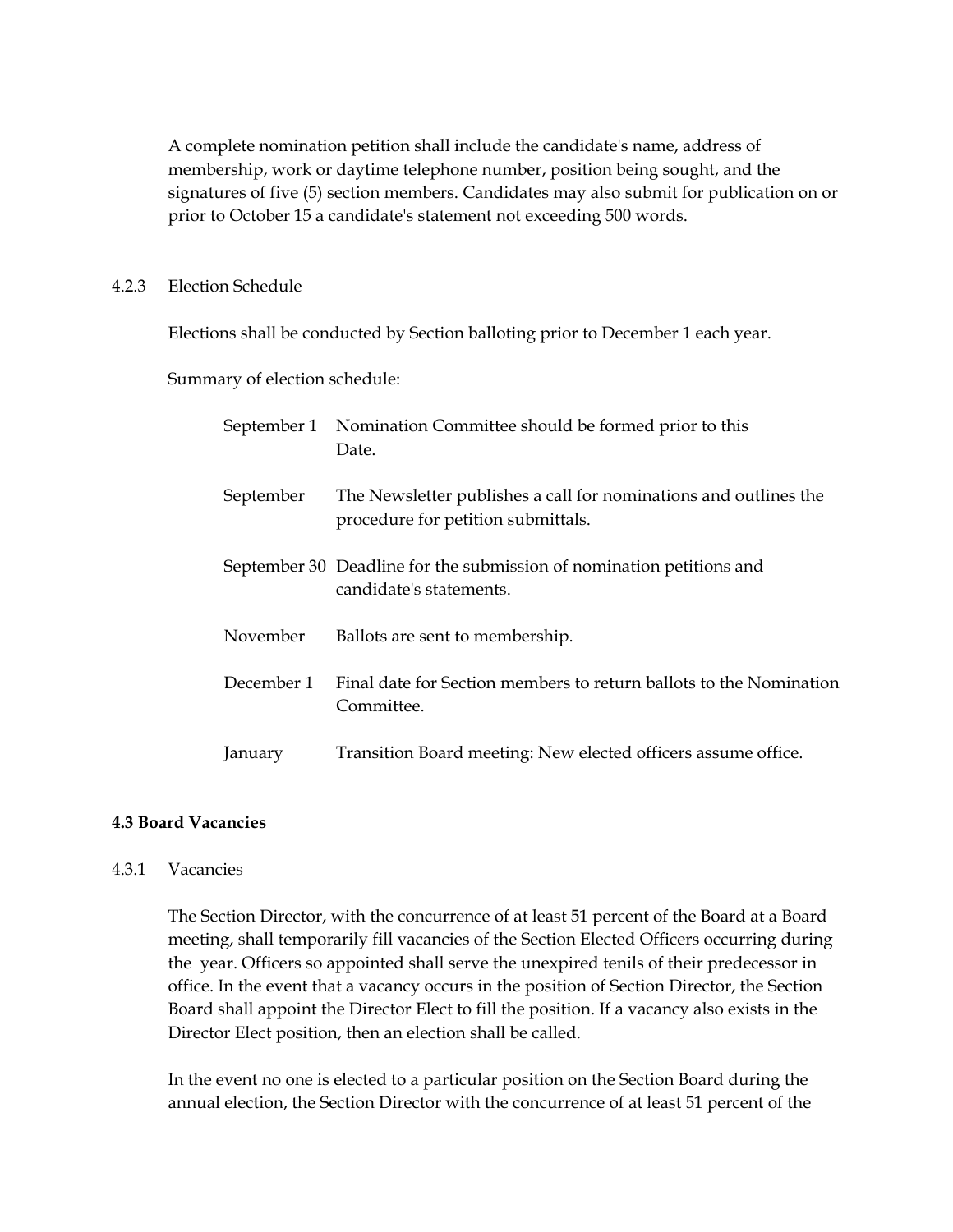Section Board shall appoint a person to fill the position within thirty ( 30) days of the Section election results.

# 4.3.2 Nonperformance of Elected Officers

Any Elected Officer may be removed from Office for nonperformance upon a motion adopted by two-thirds (2/3) of the Board. A motion will require that:

- 1. The grounds for nonperformance must be submitted to the Board. These may include: nonattendance at three (3) or more required Section or Executive Board or Committee meetings, failure to execute adopted programs, incurring legal liability for the Section based on dilatory performance of duties; or other criteria not consistent with the duties of that position.
- 2. Due process will consist of and require at least two (2) consecutive Section or Executive Board meetings to conclude a motion. The first of these will be for the making of this motion, submission of grounds and noticing. The second will be to consider submission of the response by the Officer so charged. The Section Board will then sustain or deny the motion.

# **4.4 Voting and Elections**

4.4.1 Eligibility to Vote and/or Hold Office

Those eligible to vote in elections for Section Officers and/or hold office as a Section Officer shall be all members in good standing of the Section, as defined in Article 3.

# 4.4.2 Voting Procedure

Voting for Section Officers shall be by ballot mailed to the members in good standing not less than ten (10) days prior to the date specified for the return of the ballot. "Write in" candidates will be accepted or recognized as legitimate candidates running for office as long as they meet minimal qualifications as determined by the Nomination Committee as ratified by the Section Board.

# 4.4.3 Counting of Votes

The Nomination Committee shall count and count and verify all votes

# 4.4.4 Results of Elections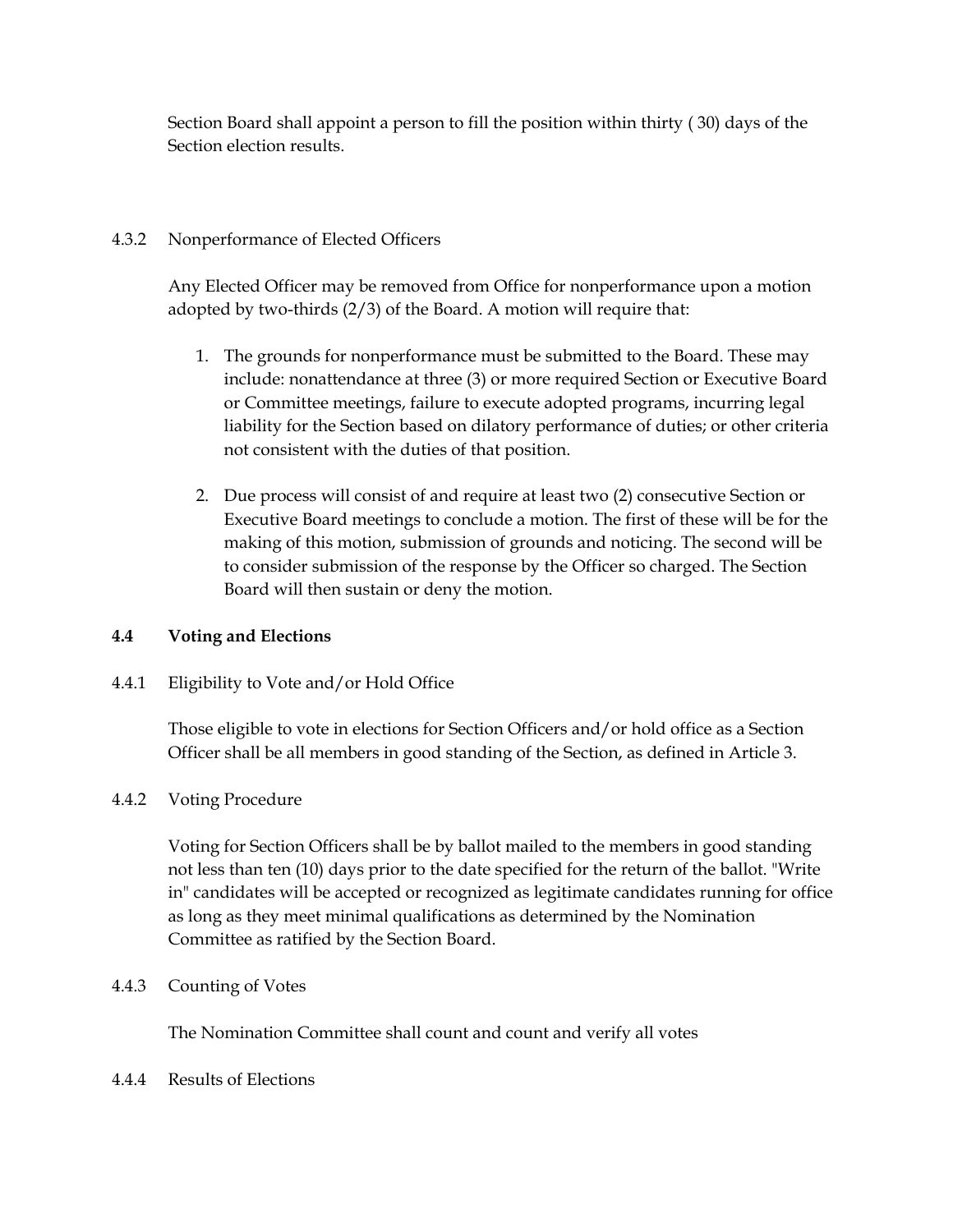The candidates for each office receiving the largest number of qualified votes shall be declared elected.

All candidates shall be notified of the results.

The election results shall be published in the Section Newsletter.

## **4.5 Duties of Section Board**

The duties of the Section Board shall be to:

- 1. Establish policies, formulate programs and provide guidance in carrying out the purpose of the Section;
- 2. Adopt an annual Section budget;
- 3. Authorize the appointment of staff deemed necessary to assist in carrying out the affairs of the Section;
- 4. Receive and consider resolutions, petitions and recommendations from the members of the Section;
- 5. Notify the Section members of the Section meetings;
- 6. Conduct correspondences of the Section;
- 7. Consider and authorize the formation of suesections or functional departments within the Section; and
- 8. Perform any other duties necessary or desirable to carry out the purposes of the Section.

## **4.6 Duties of Elected Officers**

## 4.6.1 Section Director

The duties of the Section Director shall be to:

- 1. Preside at all Section events and Section Board meetings;
- 2. Appoint, with consent of the Board, all Section committees;
- 3. Represent the Section at official functions;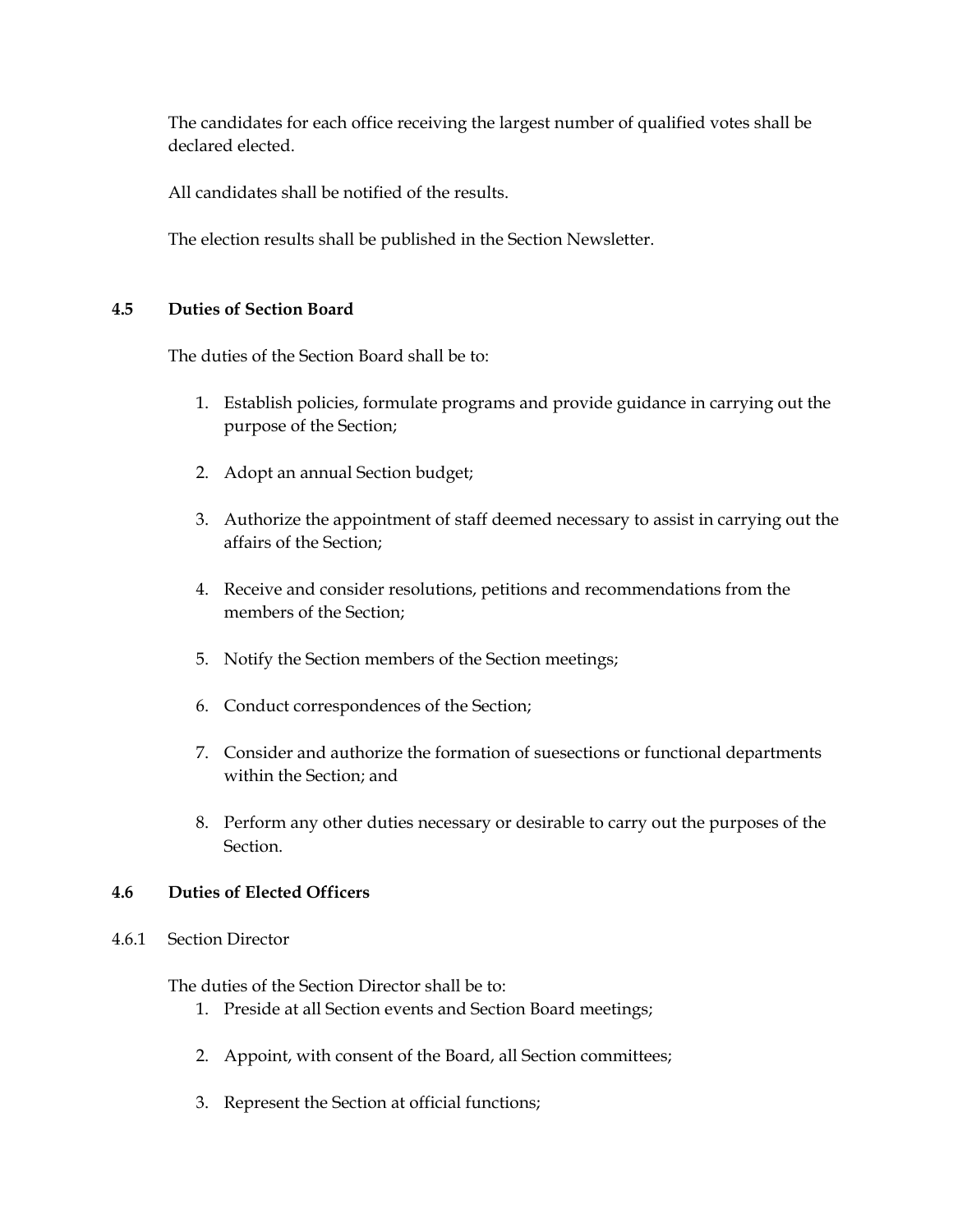- 4. Represent the Section at press conferences as necessary;
- 5. Work with the Treasurer in preparing and submitting an annual budget to the Board for adoption;
- 6. Serve on the APA California Board as theS ection's representative;
- 7. Carry out the policies and programs· established by the Board and be responsible for the management of the affairs of the Section; and
- 8. Perform other duties as are customary to the office of the Section Director, consistent with these Bylaws.

#### 4.6.2 Director Elect

The duties of the Director Elect shall be to:

- 1. Preside at all meetings and represent the Section in the absence of the Section Director;
- 2. Act as Section Director for the duration of an extended absence or disability of the Section Director, as authorized by the Section Board;
- 3. Organize an annual Board Retreat, as deemed necessary by the Section Director or the Section Board; and
- 4. Be responsible for keeping the Bylaws in order, appointing the Nomination Committee and organizing elections, and other duties as assigned by the Section Director.

#### 4.6.3 Immediate Past Director

The duties of the Immediate Past Director shall be to:

- 1. Assist the Section Director and the Section Board; and
- 2. Act as mentor.

#### 4.6.4 Administrative Director

The duties of the Administrative Director shall be to: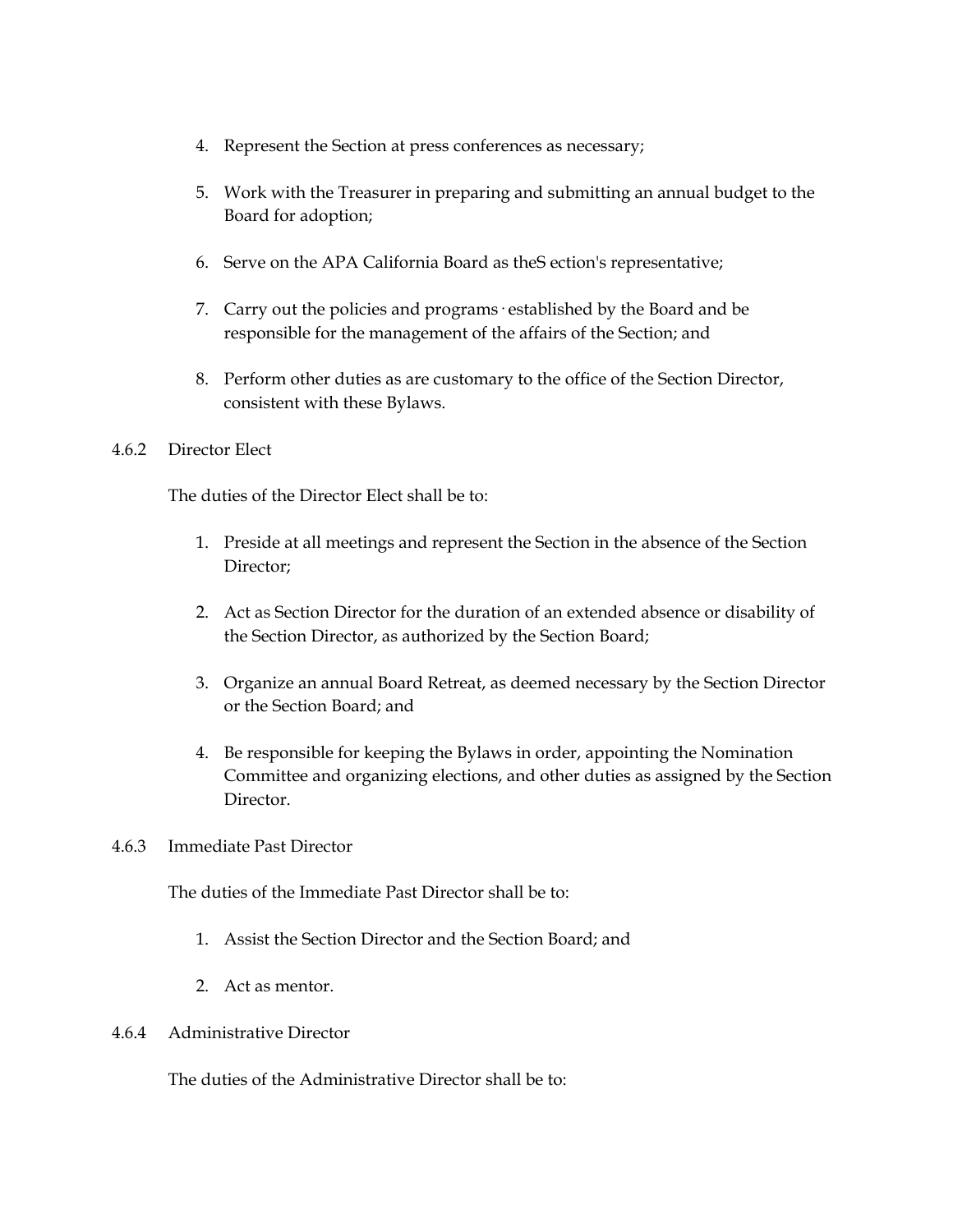- 1. Receive and be held responsible for all records of the Section, and to make such records available for inspection by members upon request;
- 2. Conduct the correspondence of the Section under the direction of the Section Director and the Section Board;
- 3. Take and distribute the records of actions resulting from Section Board meetings;
- 4. Work with Board members to publicize section professional development activities, networking events and to develop and publish a calendar of such activities;
- 5. Work closely with the Communications Director in the preparation, editing, and publishing of the content for eNews;
- 6. Inform APA California of any section activity, program, or award that may be of significant interest to other APA members; and
- 7. Perform such other duties as are customary to the office of Administrative Director consistent with these Bylaws.

## 4.6.5 Treasurer

The Treasurer shall have a working knowledge of profit and loss statements, balance sheets, reconciliation procedures, and Quicken or other accounting computer software programs as specified by the Chapter. The duties of the Treasurer shall be to:

- 1. Prepare an annual budget for submittal to the Section Director;
- 2. Receive and be held accountable for all Section accounts and funds and to make proper authorized disbursement of said funds, including those received through an electronic transfer website;
- 3. Collect or to designate a person responsible to collect money at events that requires a fee;
- 4. Submit financial reports to the Section Board; and
- 5. To submit quarterly financial reports, including an end of the year financial report to the Chapter.

# **4.7 Duties of Appointed Officers**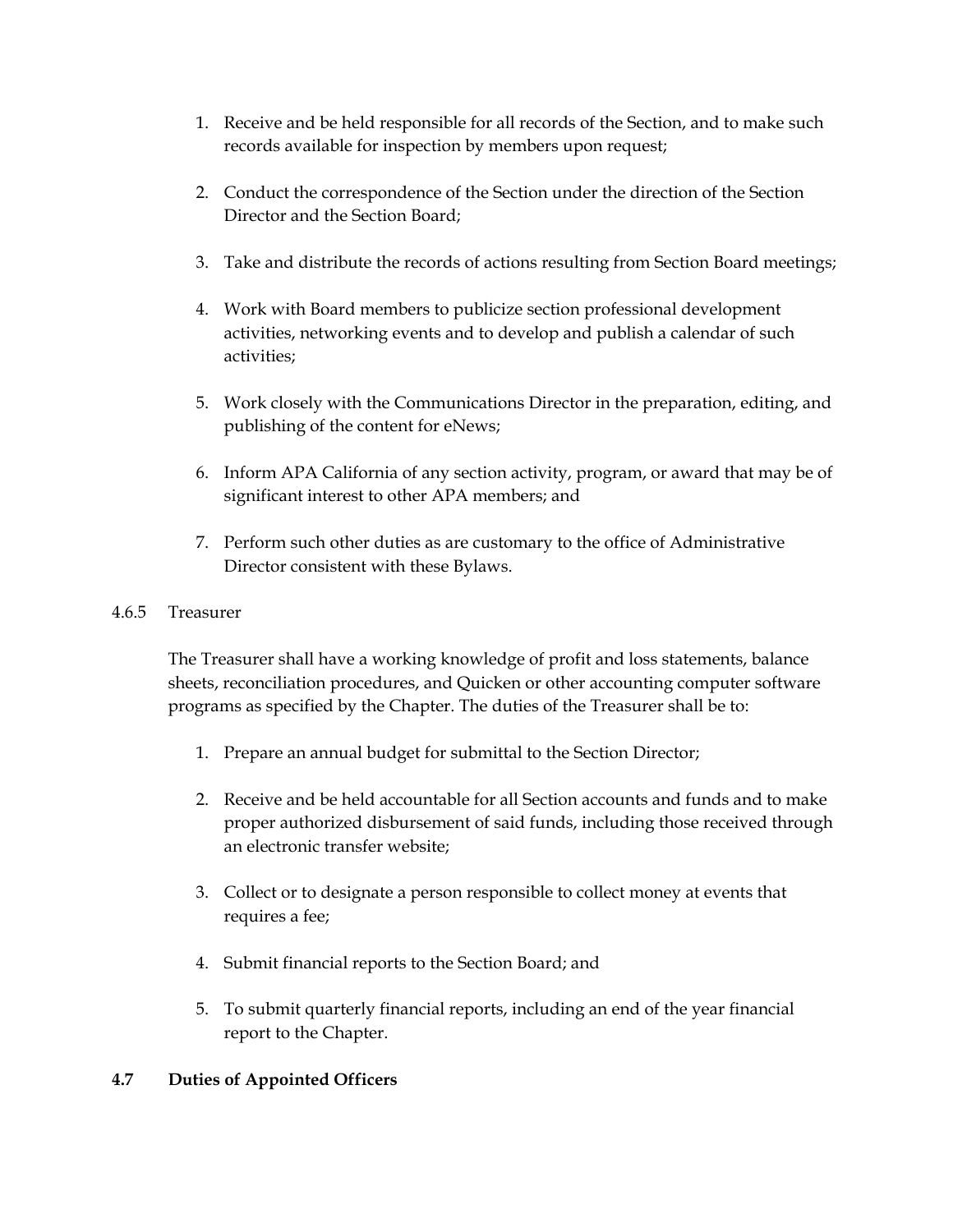#### 4.7.1 Advertising

The duties of the Advertising Director shall be:

- 1. To solicit, for publication in the Section newsletter and eNews, paid business card advertisements from businesses and individuals who provide planning related services; and
- 2. To arrange for periodic billing and collections for advertisements.
- 4.7.2 American Institute of Certified Planners (AICP) Director

The AICP Director shall be a qualified member of AICP during their tenure of office. The duties of the AICP Director shall be to:

- 1. Organize a Section AICP program;
- 2. Coordinate counseling of members desiring to take the AICP exam and supervise programs developed to address professional development neCcls; and
- 3. Work with the Professional Development Director to represent the interests of the Section.
- 4.7.3 Awards Program Director(s)

The duties of the Awards Program Director(s) shall be to:

- 1. Publicize the Section's annual **11** wards program and solicit nominees;
- 2. Arrange judging for the nominees and select winners in each category; and
- 3. Organize an annual Awards Banquet for the purpose of honoring award winners.
- 4.7.4 California Planning Foundation Liaison

The duties of the CPF Liaison shall be to:

- 1. Provide communication between CPF and the Northern Section;
- 2. Promote CPF workshops, activities and events;
- 3. Announce the CPF scholarship program to the local colleges and universities; and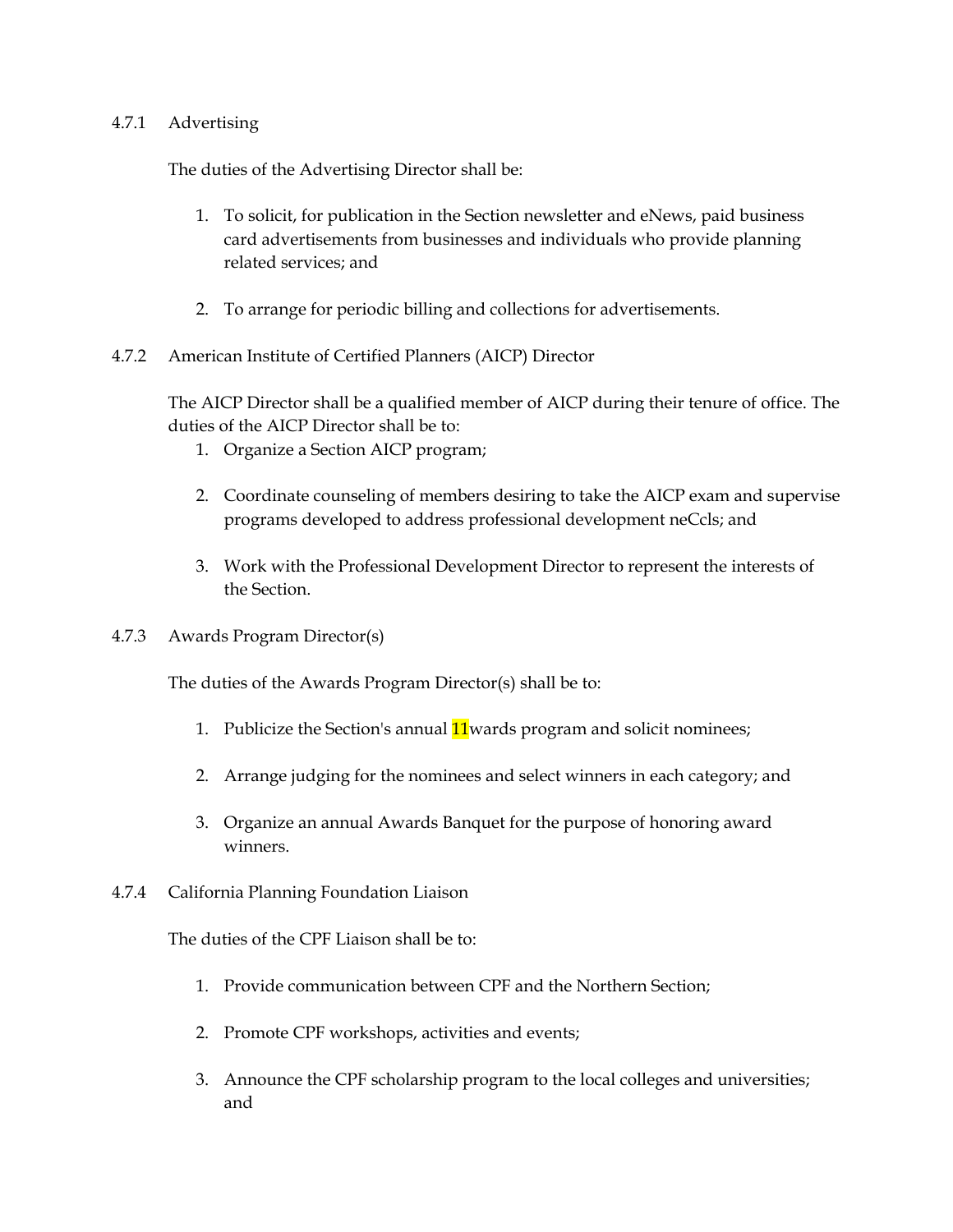- 4. Help obtain items for the annual auction held at the State Conference.
- 4.7.4 Commmμcations Director

The duties of the Communications Director shall be to:

- 1. Develop and oversee the communication program for the Section, including coordinating with Board members to publicize Section activities and programs via the newsletter, website, social media and other forms of communication;
- 2. Assist Board members and event coordinators in notifying local press of Section activities and program;
- 3. Oversee the preparation, editing and publishing of the eNews to members and the public; and
- 4. Assist the Newsletter Editor and Co-Editors in preparing and publicizing the Section newsletter.
- 4.7.6 Ethics Review Director

The Ethics Review Director shall be a qualified member of AICP during their tenure of office, The duties of the Ethics Review Director shall be to:

- 1. Promote the AICP Code of Ethics and Professional Conduct; and
- 2. Advise planners how to negotiate ethical and moral dilemmas.

## 4.7.7 International Director

The duties of the International Director shall be to:

- 1. Coordinate activities and interaction with visiting international planners and others interested in the planning profession;
- 2. Arrange educational trips abroad for the benefit of APA members and others interested in international planning; and
- 3. Undertake actions and programs related to furthering an understanding of international planning issues and projects.
- 4.7.8 Legislative Director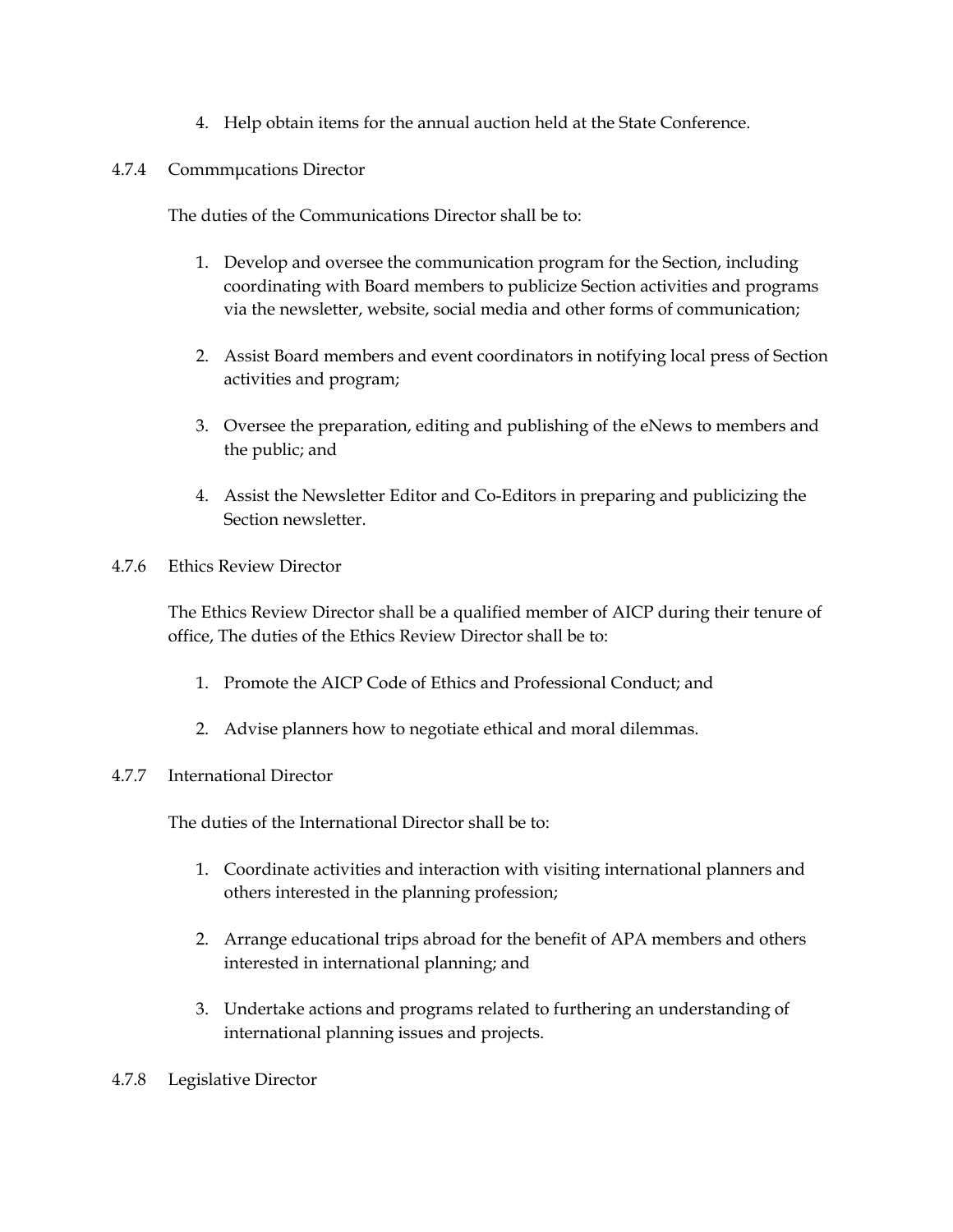The duties of the Legislative Director shall be to:

- 1. Review proposed and adopted local, state and national legislation and judicial decisions that affect or potentially affect the planning profession;
- 2. If necessary, appoint others to assist in review of legislation and judicial decisions; and
- 3. Publicize legislation and judicial actions to other Section members.

# 4.7.9 Membership Director

The duties of the Membership Director shall be to:

- 1. Maintain a current list of Section membership, including membership sub-lists as directed by the Board, and develop and update information on Section membership;
- 2. Develop and oversee initiatives and programs to retain and increase APA membership, including preparing membership material for prospective, new and existing members;
- 3. Serve as the primary Board contact for membership information, including developing surveys or other methods for meI1;1bership feedback; and
- 4. Serve as Northern Section liaison to the Vice-President of Membership, California Chapter.

# 4.7.10 Newsletter Editor(s)

The duties of the Newsletter Editor(s) shall be to:

- 1. Establish and manage an annual operating budget for the Section's newsletter;
- 2. Oversee the preparation, editing and publishing of the Section's newsletter; and
- 3. Work with the Webmaster in getting each issue of the newsletter on the website.

# 4.7.11 Planning Commissioner Representative

The duties of the Planning Commissioner Representative shall be to: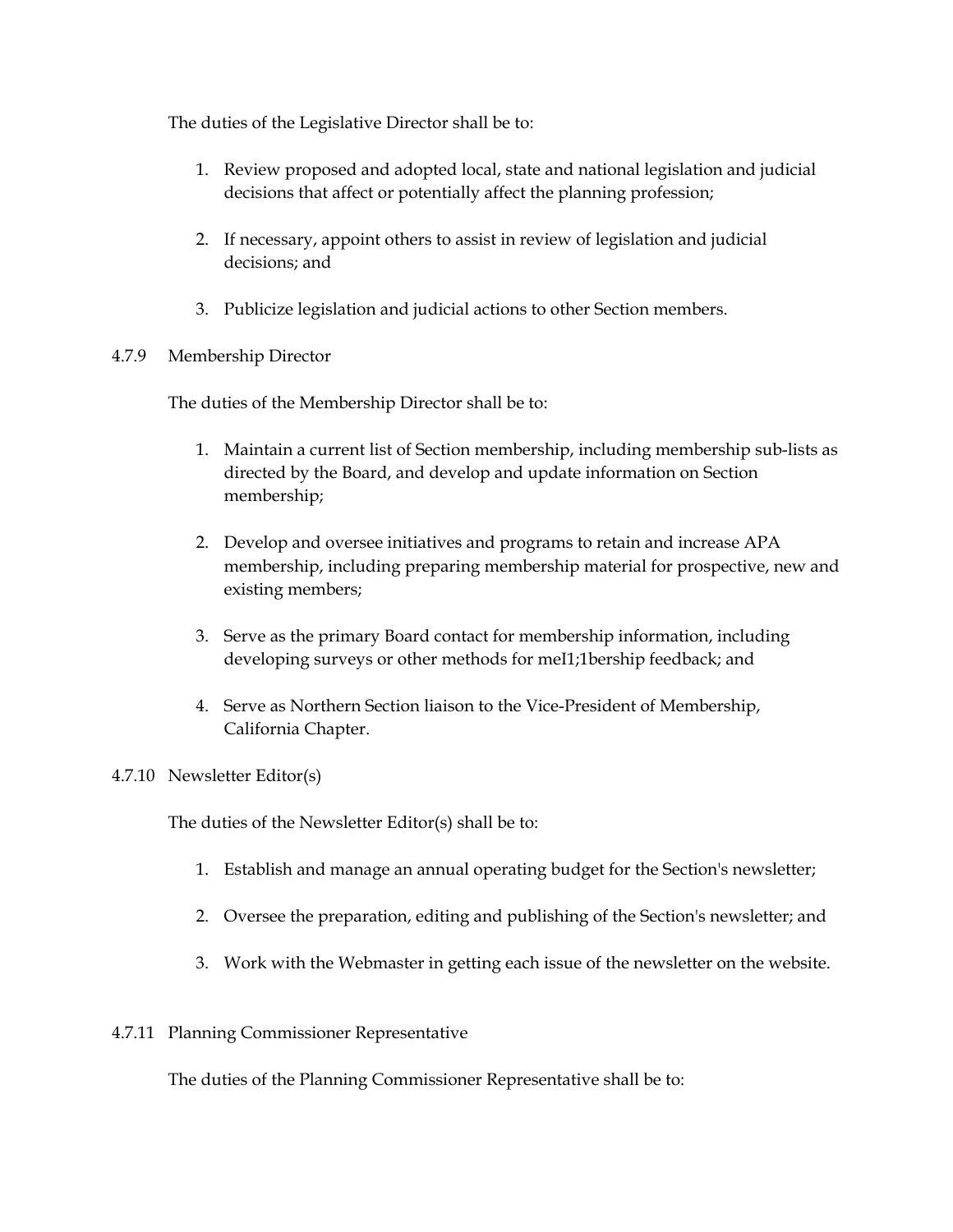- 1. Act as a liaison between the Section Board and Planning Commissioners in representative cities and counties;
- 2. Advise the Section Board of Planning Commission issues;
- 3. Increase awareness of and membership to AP A California among Planning Commissioners in representative cities and counties; and
- 4. Represent the Section Board and Planning Commissioners at official functions.

# 4.7.12 PlanningDiversity Director

The duties of the Planning Diversity Director shall be to:

- 1. Increase diversity in the Section membership as well as on the Board;
- 2. Educate members to better serve diverse communities;
- 3. Work with the Board in coordinating activities (e.g. Awards Banquet, professional development, recruitments, planning school curriculum) to meet diversity goals; and
- 4. Coordinate with APA California Membership Inclusion Director.

# 4.7.13 Professional Development Director

The Professional Development Director shall be a qualified member of AICP during their tenure of office. The duties of the Professional Development Director shall be to:

- 1. Organize and develop, with assistance from the AICP Director and the RACs, Section professional development program for continuing education of practicing planners. This program shall be. coordinated with those of other organizations, universities, and AP A California;
- 2. Make necessary arrangements to carry out professional development meetings and events; and
- 3. Work with the Newsletter Editor(s), Membership Director, and Webmaster to publicize Professional Development events.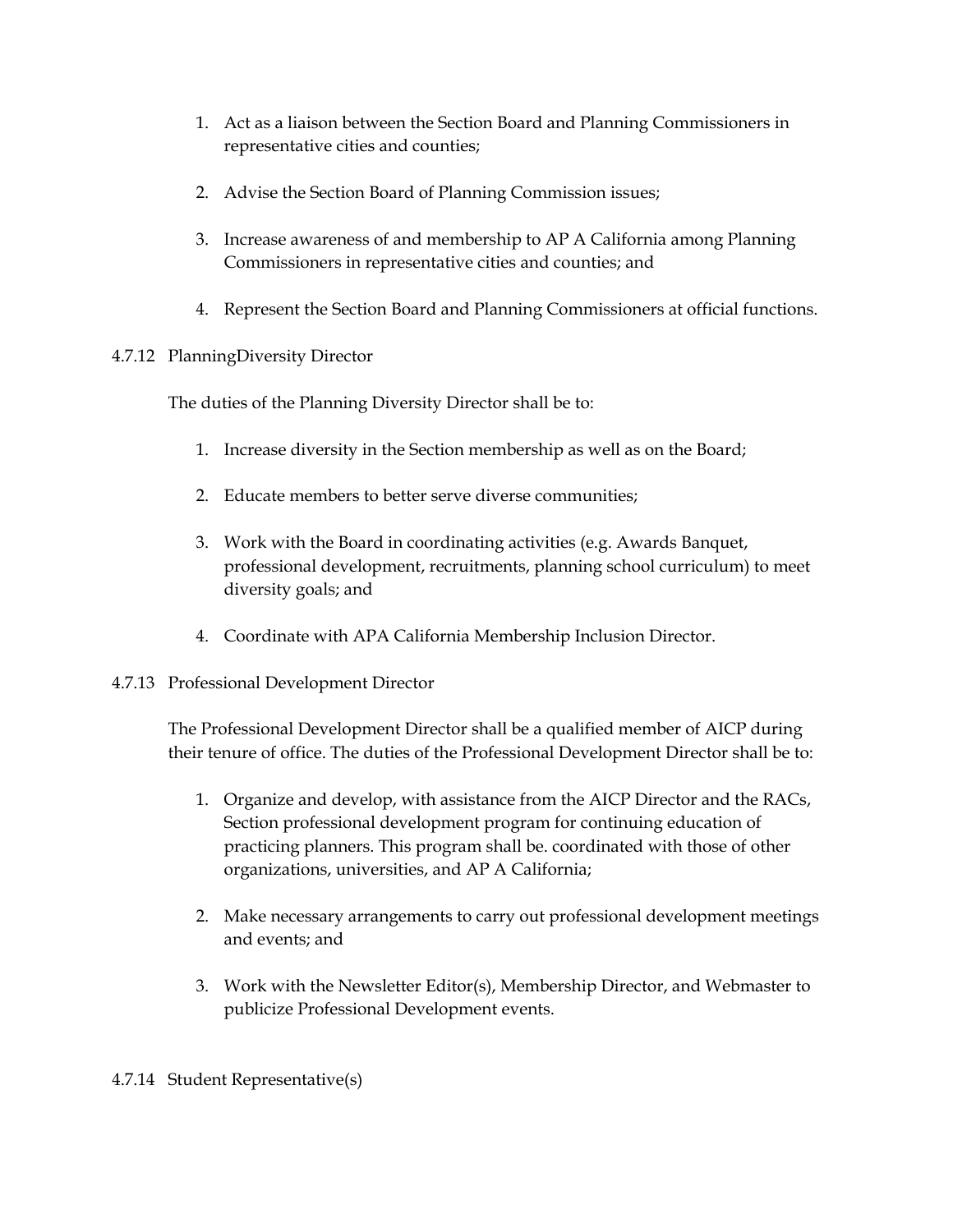The Student Representative shall be a full-time student enrolled in 8 units or more per semester/quarter of college-level course work at a state-accredited university. The student shall be engaged in planning or planning-related course work. The Board shall request a nomination from San Francisco State University, San Jose State University, Sonoma State University, Stanford University, UC Berkeley, and other colleges and universities in the Section offering course work in planning and related fields. Selection shall be made by appointment, in accordance with Article 4.1.2. The duties of the Student Representative(s) shall be to:

- 1. Advise the Section Board concerning student affairs;
- 2. Represent the Section and planning students at official functions;
- 3. Maintain liaison with planning schools and their students;
- 4. Encourage student membership in the APA;
- 5. Provide liaison between the APA California Student Representative and the students;
- 6. Improve student/professional interaction at Section programs and activities; and
- 7. Assist in the recruitment process for future Student Representatives.

## 4.7.15 University Liaison

The duties of the University Liaison shall be to:

- 1. Work with the Student Representative(s);
- 2. Promote APA to colleges/universities with planning programs that do not have a Student Representative on the Section Board;
- 3. Coordinate Student Planning Conferences; and
- 4. Provide liaison between the APA California Student Representative and the Section Board.

## 4.7.16 Webmaster

The duties of Webmaster shall be to: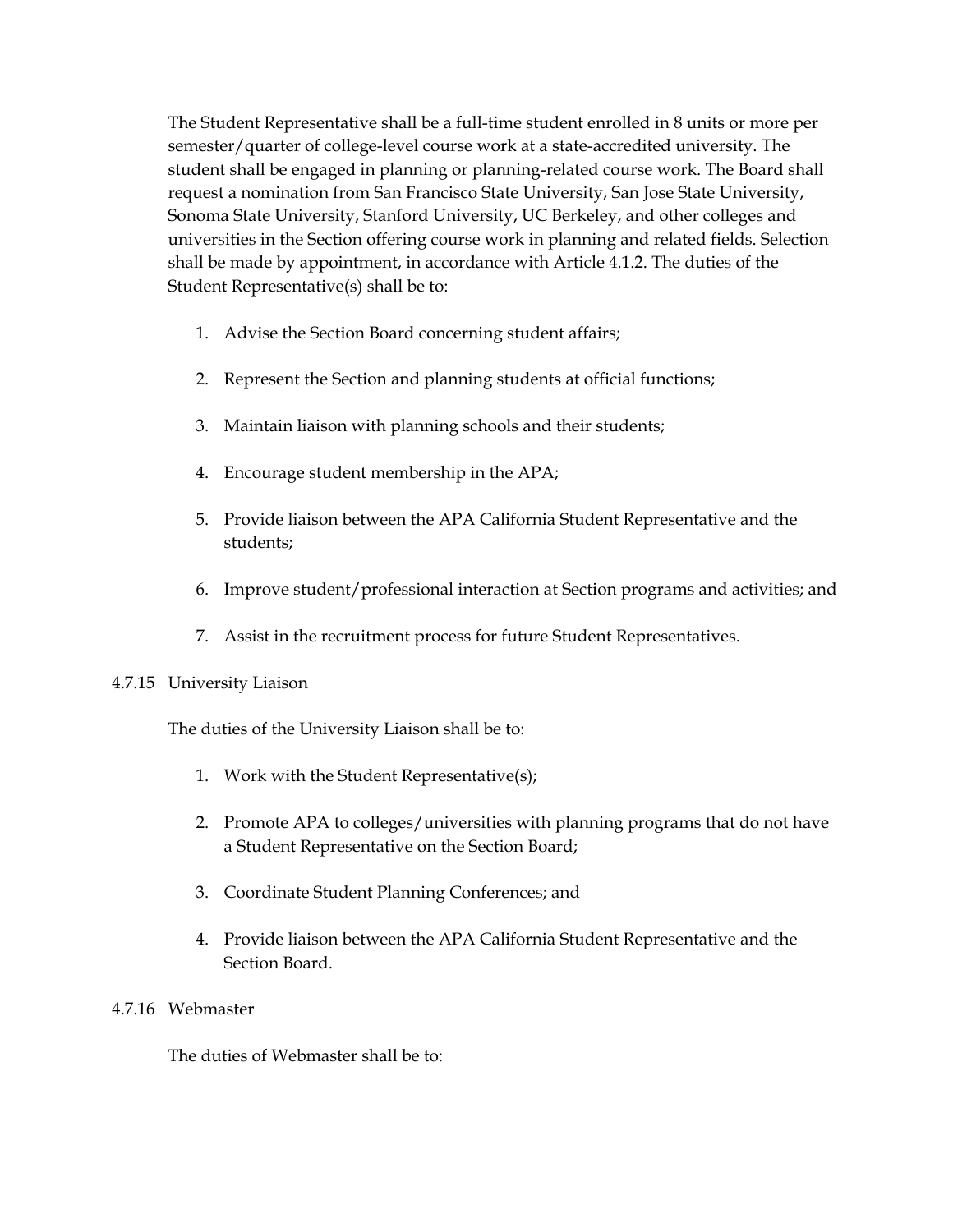- 1. Update the Section's website on a regular basis, including keeping a current calendar of events;
- 2. Keep all social and professional networking websites up to date with member information, upcoming events and other announcements;
- 3. Keep the APA California website up to date with board information and upcoming events;
- 4. Coordinate with the Newsletter Editor(s)in providing the newsletter in a downloadable format;
- 5. Coordinate with the Advertising Director in displaying consultant calling cards and job recruitments advertisements onto the website;
- 6. Coordinate with the Administrative Director in providing Board meeting minutes in a downloadable format; and
- 7. Work with the Website Designer.

# 4.7.17 Young Planners Group Coordinator( s)

The duties of the Young Planners Group Coordinator shall be to:

- 1. Organize and provide a forum for students and practicing planners age 35 and under or new professionals which will cultivate young professionals through career building programs, social events, and mentoring opportunities;
- 2. Work closely with other board members, including the University Liaison and Student Representatives, to publicize and organize events; and
- 3. Maintain social networking platforms and to keep current on new ways to communicate with members of all ages.

# 4.7.18 Regional Activity Coordinators (RAC)

The RACs shall be represented on the Section Board by geographic designation. The seven geographic areas divided by counties are: East Bay (Alameda, Contra Costa), Monterey Bay (Monterey, San Benito, Santa Cruz), North Bay (Marin, Napa, Solano, Sonoma), Peninsula (San Mateo), Redwood Coast (Del Norte, Humboldt, Lake, Mendocino), San Francisco (San Francisco), and South Bay (Santa Clara). The duties of the RACs shall be to: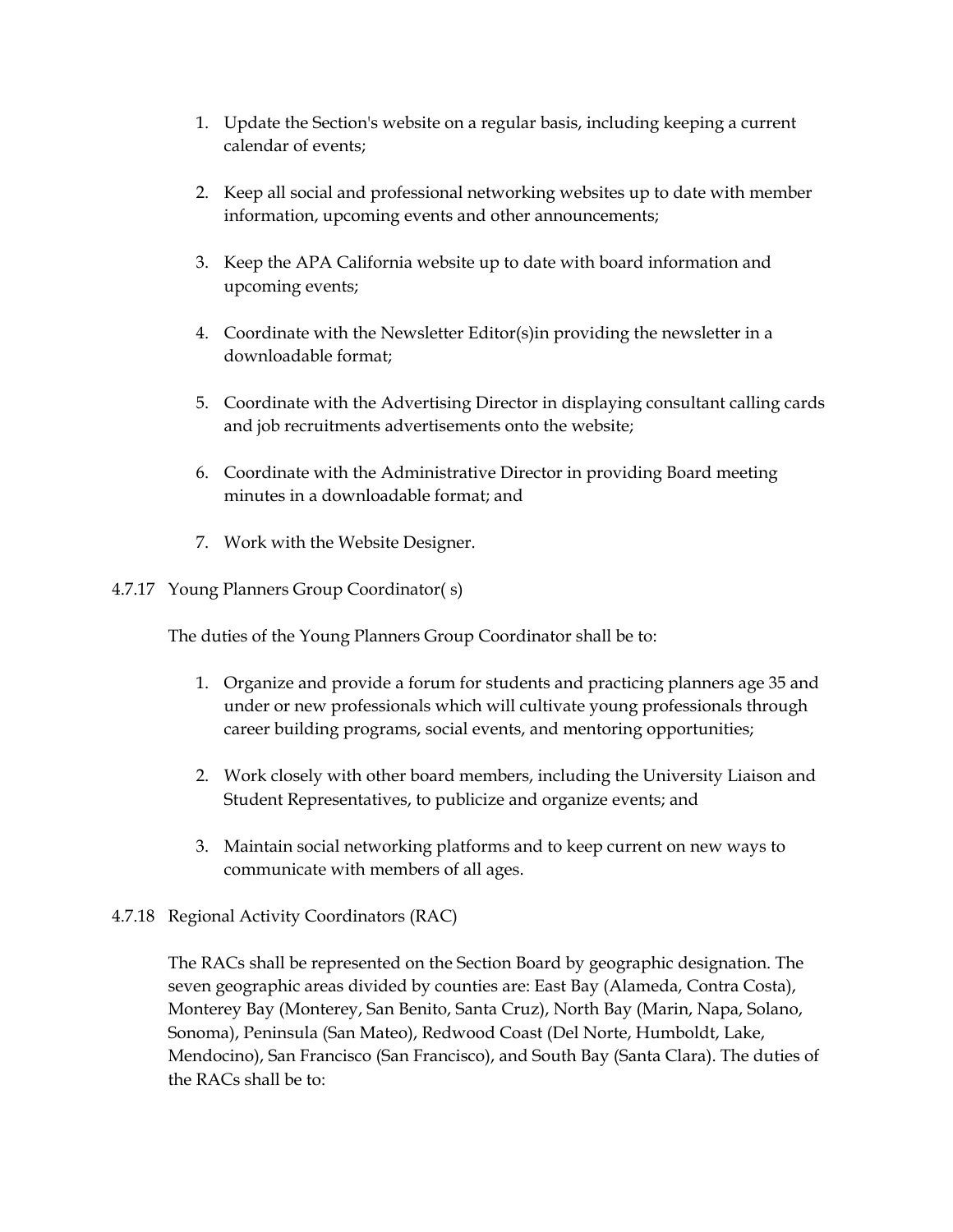- 1. Provide input to the Board related to the special needs of members in specified regions in the Section or in designated Sub-Sections;
- 2. Organize periodic meetings and workshops for members in their regions, contribute relevant articles to the newsletter and assist the Professional Development Director in carrying out the Section's professional development programs; and
- 3. Provide occasional social functions in order to foster a sense of community within and among Section members.
- 4.7.19 Other Appointed Officers

Other Appointed Officers may include, but shall not be limited to the following:

- 1. Continuing Education Director
- 2. Programs/Events Director
- 3. Section Historian
- 4. Co-Chair to any appointed position

The duties of these other Appointed Officers shall be defined at the time of their appointment.

# **4.8 Other Board Committees**

4.8.1 Standing Committees

As deemed necessary by the Section Board, Standing Committees shall be established and Committee Chairs shall be appointed. The purpose of these Committees shall be to address specific and ongoing activities or issues of the Section. Standing Committees shall report directly back to the Board. Standing Committees may include, but shall not be limited to, the following:

- 1. Awards
- 2. Budget
- 3. Ethics
- 4. Holiday Party
- 5. Legislative Review
- 6. Special Events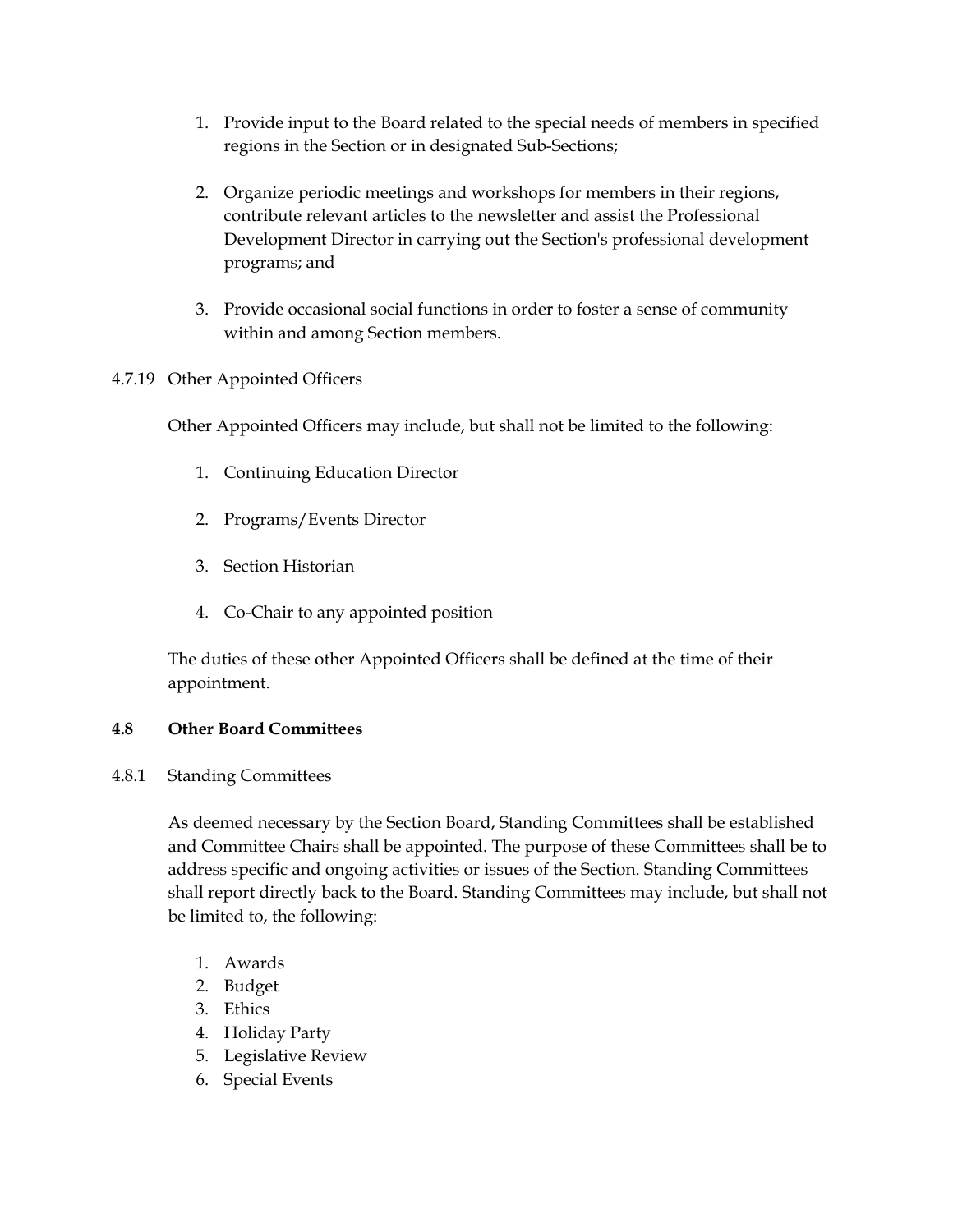The term of Standing Committees shall expire upon delivery of a final report to the Board or at the end of one year, whichever occurs first, unless extended by the Board.

4.8.2 Committee Member Voting Status

The Chair of each Standing Committee shall have a category of non-voting membership on the Board.

## **ARTICLE 5: MEETINGS**

## **5.1 Board Meetings**

The Section Director may call such meetings as deemed desirable to carry out the purposes and objectives of the Section.

## **5.2 Executive Board Meetings**

Two or more of the Elected Board officers shall constitute a quorum for the purposes of transacting business at a meeting of the executive board. Two or more of the Elected Board officers plus six or more of the Appointed Board officers shall constitute a quorum for the purposes of transacting business as a meeting of the Section Board. A majority of those present may take action on any given item unless otherwise specified in the Bylaws.

## **ARTICLE 6: SECTION FINANCES**

## **6.1 Financial Status**

The Section is a nonprofit organization.

## **6.2 Financial Responsibility**

The Treasurer shall be responsible for collecting income to and paying expenses from the Section's Treasury.

The Treasurer shall designate a person responsible for each event where money is charged to collect attendance fees and transmit them to the Treasurer.

The Treasurer shall be responsible for all activities set forth in Article 4.6.5.

# **ARTICLE 7: ADOPTION AND AMENDMENT OF BYLAWS**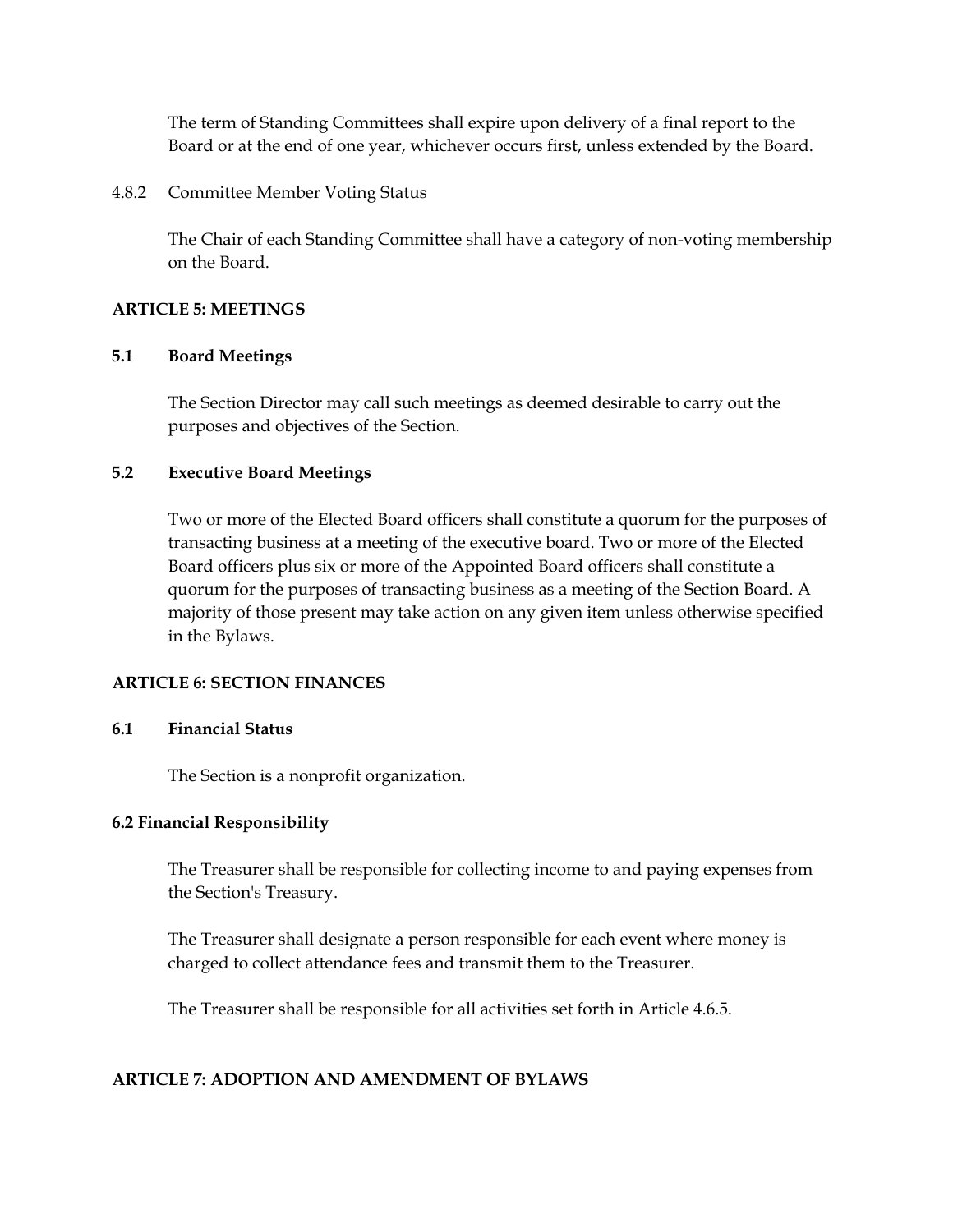## **7.1 Adoption**

Adoption of these Bylaws shall be by a two-thirds (2/3) affirmative vote of the Section Board.

## **7.2 Amendment**

Amendments may be appended in one of two ways:

- 1. Upon authorization of the majority of the Section Board or upon petition of ten percent (10%) of the members of the Section, any proposed amendment .to these bylaws shall be placed on the Agenda by a vote by the Section Board. No less than fifty (50) days or at least one (1) Section Board meeting Shall be allowed from the date.ofthe. vote placing the amendment on the Agenda to the final vote of the Section Board. Adoption of the amendment shall require the affirmative vote of two-thirds (2/3) of the full Section Board. Unless otherwise specified, the amendment shall become effective as of the affirmative vote; or
- 2. The Section Board may also by a vote of the majority of Section Board members submit any proposed amendment to the vote of the Section Membership as a written ballot. Not less than twenty (20) days shall be allowed from the date of mailing the ballot to the date specified for its return. Adoption 6fthe amendment required a majority of the affirmative written vote of those voting for the amendment.

# **ARTICLE 8: PROCEDURES FOR ESTABLISHING SECTION POLICY**

# **8.1 Section Policies Affecting Internal Affairs**

The Section Director, with the concurrence of the Section Board, may from time to time establish policies as necessary for the management of the Section's internal affairs, consistent with the provisions of these Bylaws.

# **8.2 Section Policies Affecting External Affairs - Public Statements**

## 8.2.1 Public Statements -Authorization

No member or officer, elected or appointed, shall represent the Section in making public statements of policy or position, written or oral, without prior authorization as set forth in Article 9.2.2.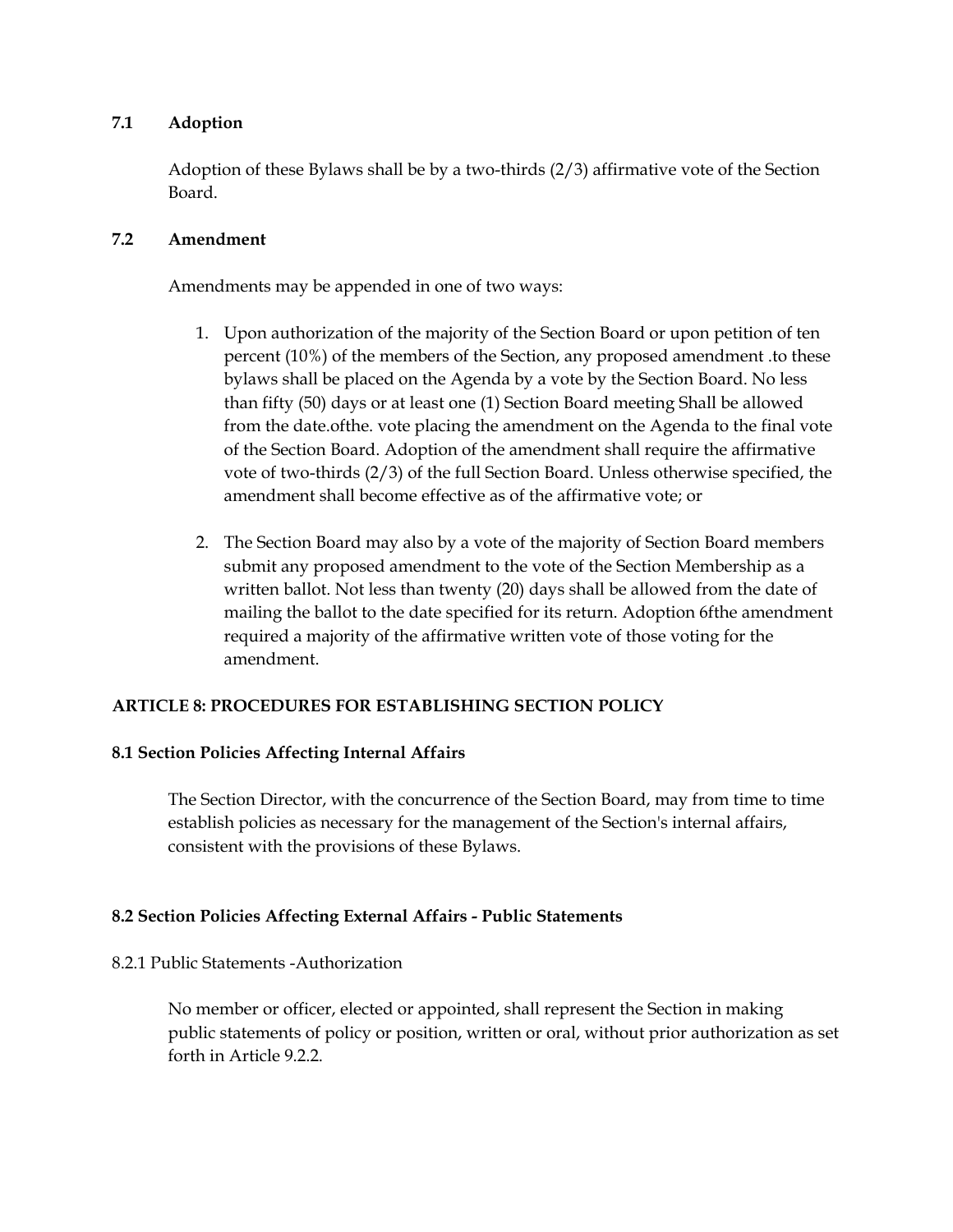## 8.2.2 Public Statements - Procedures for Determining Policy or Position

Public statements of Section policy and/ or position shall be made only if the policy or position has been authorized through one of the following procedures:

- 1. Adopted in a vote of the membership by a majority affirmative vote of voting Section members in a referendum submitted by the Section Board. Section members shall vote by mailed ballots, or at a Section meeting if the policy or position statement is placed in the newsletter or mailed to the members with an announcement of the date, time and place of the Section meeting where the vote will take place. The vote may not occur unless at least ten (10) calendar days' notice is given.
- 2. Adopted by the Section Board. AdoptiOn shall require a two-third (2/3) affirmative vote by the full Section Board at a regular or special meeting of the Section Board.

## **8.3 Exclusions**

This subsection shall not exclude the Section from participating in other organizations or events wherein public statements of policy or position are made on behalf of or in the name of said other organizations or event.

Jeff Baker Director

Andrea Ouse, AICP Director-Elect

\_\_\_\_\_\_\_\_\_\_\_\_\_\_\_\_\_\_\_\_\_\_\_\_\_\_\_\_\_\_\_

\_\_\_\_\_\_\_\_\_\_\_\_\_\_\_\_\_\_\_\_\_\_\_\_\_\_\_\_\_\_\_

\_\_\_\_\_\_\_\_\_\_\_\_\_\_\_\_\_\_\_\_\_\_\_\_\_\_\_\_\_\_\_

\_\_\_\_\_\_\_\_\_\_\_\_\_\_\_\_\_\_\_\_\_\_\_\_\_\_\_\_\_\_\_

Hanson Hom, AICP Immediate Past Director

Justin Meek, AICP